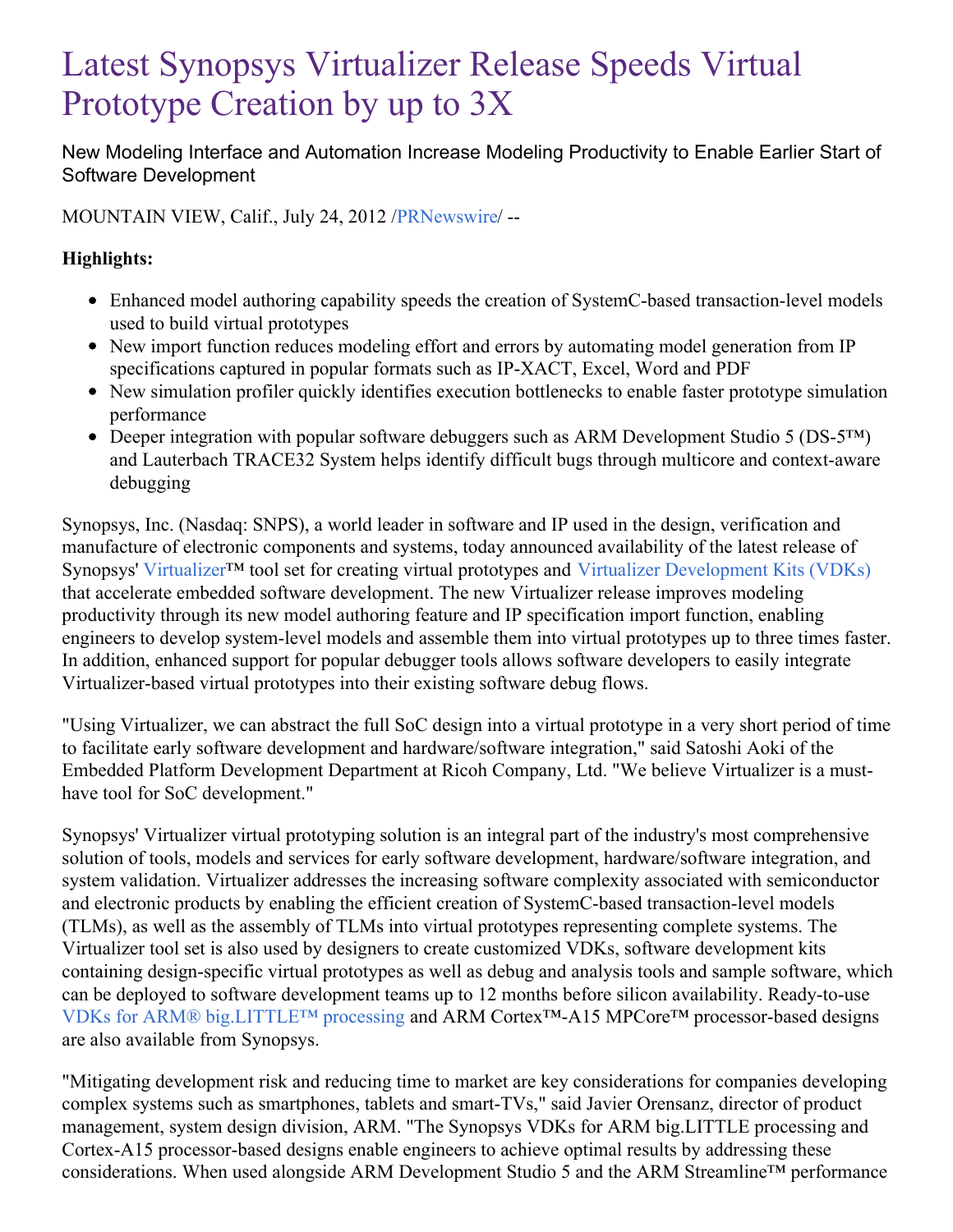analyzer, engineers are able to improve energy efficiency and even further reduce development risk."

This Virtualizer release incorporates a new graphical simulation profiler which makes it easier for virtual prototyping teams to find and address simulation bottlenecks. Out-of-the-box support for the latest APIs in popular software debuggers such as Lauterbach TRACE32 System and ARM Development Studio 5 (DS-5) enables software teams to use VDKs to create a powerful, integrated environment for multicore software debug. In addition, integration with MathWorks' Simulink simulation environment enables more rapid deployment of virtual hardware-in-the-loop (HIL) testing.

"The tight integration of our TRACE32 debugger with the latest Virtualizer release includes mutual support for the industry-standard Multi-Core Debug API, giving software programmers a unified and efficient environment for multicore debug and analysis," said Stephan Lauterbach, general manager at Lauterbach. "This integration enables engineers to start software development early in the design cycle on virtual prototypes without having to switch to other debug tools as they transition to real hardware."

The model authoring interface in the new Virtualizer tool set simplifies and automates model creation with new features such as automatic design rule checking and design-sensitive help, improving modeling productivity for both virtual prototyping experts as well as those less experienced. The new tool release also enables users to import existing IP specifications in popular formats such as IP-XACT, Excel, Word and PDF, further speeding model development by automatically generating SystemC Modeling Library (SCML) constructs and industry-standard Accellera Systems Initiative TLM-2.0 bus interfaces. In addition to providing improved model creation capabilities, the most recent Virtualizer release continues to support direct integration of TLM-2.0 standard-based models of common IP blocks readily available in the market, including Synopsys' DesignWare® TLM Library models, ARM Fast Models, and other SystemC TLM models available from Synopsys. It also supports more than 900 system-level models that can be found on TLMCentral.

"Software teams are increasingly taking advantage of virtual prototypes to get an early jump on software development," said John Koeter, vice president of marketing for IP and systems at Synopsys. "The latest release of Virtualizer makes it easier and faster than ever for design teams to create virtual prototypes and deploy them to software engineers in VDKs, enabling a significant time-to-market advantage over competitors relying on only traditional software development methods."

#### **Availability & Resources**

The new Virtualizer 12.06 release is available now.

- Learn more about Virtualizer: <http://www.synopsys.com/Virtualizer>
	- Read A [View](http://blogs.synopsys.com/viewfromtop/) from the Top blog
	- See our virtual [prototyping](https://www.synopsys.com/verification/resources/videos.html) videos
	- Try our virtual [prototyping](https://www.synopsys.com/verification/virtual-prototyping.html) demo

#### **About Synopsys**

Synopsys, Inc. (Nasdaq:SNPS) is a world leader in electronic design automation (EDA), supplying the global electronics market with the software, intellectual property (IP) and services used in semiconductor design, verification and manufacturing. Synopsys' comprehensive, integrated portfolio of implementation, verification, IP, manufacturing and field-programmable gate array (FPGA) solutions helps address the key challenges designers and manufacturers face today, such as power and yield management, system-to-silicon verification and time-to-results. These technology-leading solutions help give Synopsys customers a competitive edge in bringing the best products to market quickly while reducing costs and schedule risk. Synopsys is headquartered in Mountain View, California, and has approximately 70 offices located throughout North America, Europe, Japan, Asia and India. Visit Synopsys online at